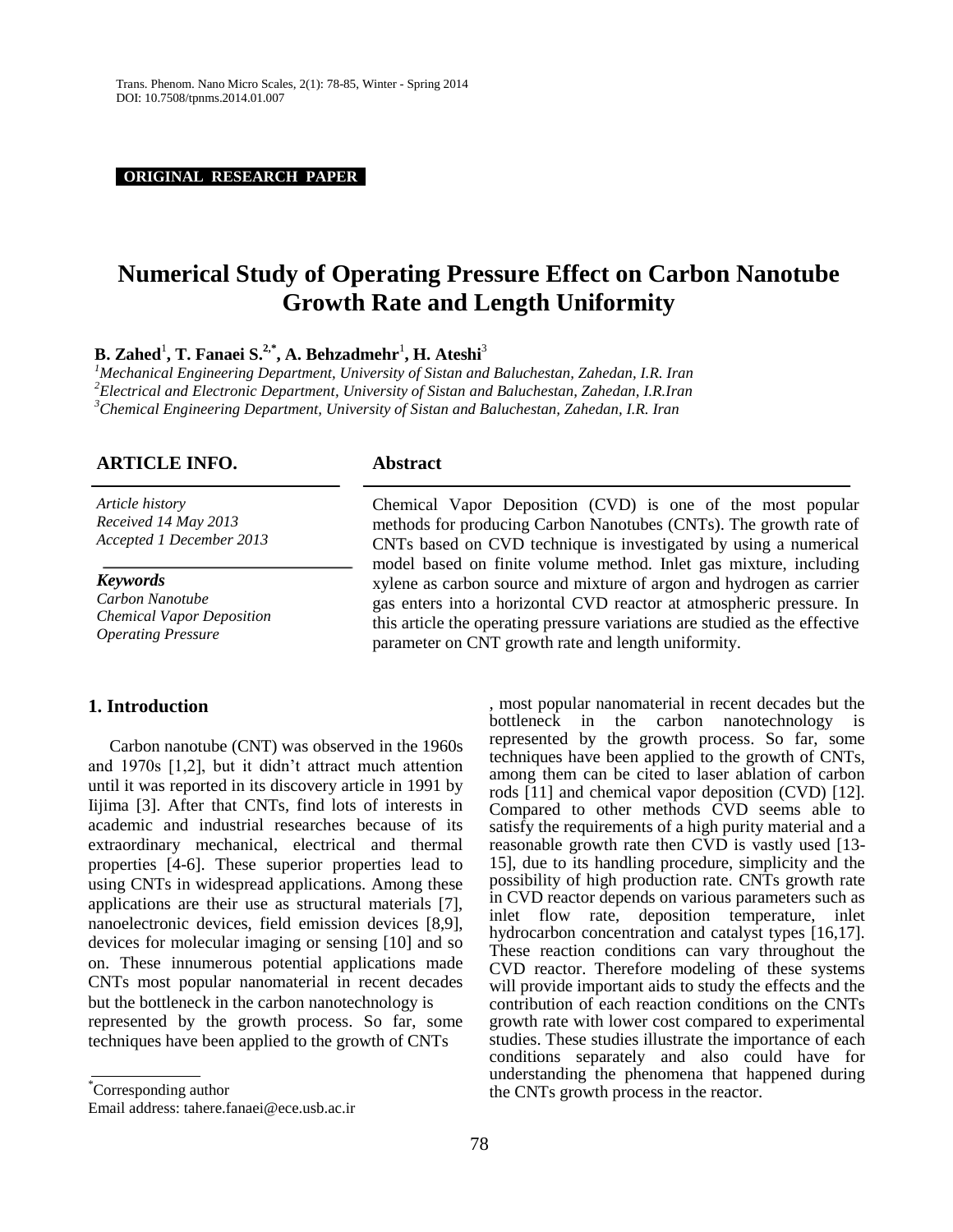## **Nomenclature**

- $C_p$  Specific heat of the gas mixture  $(J.kg^{-1}.K^{-1})$
- $\mathbb{D}^T$
- $f$  Species mole fraction (W.m<sup>-1</sup>.K<sup>-1</sup>)
- 
- H Molar enthalpy  $(J.\text{mole}^{-1})$  (kg.m<sup>-1</sup>.K<sup>-1</sup>)
- I Unity tensor  $v_{ik}$
- $\vec{J}$  Diffusive mass flux vector (kg.m<sup>-2</sup>.s<sup>-1</sup>) species in the kth gas phase reaction
- $m_i$  Mole mass of the ith species (kg.mole<sup>-1</sup>)  $\rho$  Density (kg.m<sup>-3</sup>)
- $\vec{n}$  Unity vector normal to the inflow/outflow  $\sigma_{ii}$ opening or wall species in the lth surface reaction
- 
- R Universal gas constant  $(=8.314 \text{ J.mole.K}^{-1})$  ω Species mass fraction
- $\mathcal{R}_k$  Forward reaction rate of the kth gas phase **Subscripts**<br>reaction (mole.m<sup>-3</sup>.s<sup>-1</sup>) i.j With respectively
- $\mathcal{R}_{-k}$  Reverse reaction rate of the kth gas phase **Superscripts**<br>reaction (mole.m<sup>-3</sup>.s<sup>-1</sup>) c Due to ordinal
- $\mathcal{R}_I^{\text{S}}$ Reaction rate for the lth surface reaction T Due to thermal diffusion  $(mole.m<sup>-2</sup>.s<sup>-1</sup>)$
- t Time (s)
- T Temperature (K)

Many researches is investigated the effects of various parameters e.g. effects of inlet flow rate, hydrocarbon concentration, reaction temperature and so on. In this regard, Zahed et al. studied effects of inlet flow rate, hydrocarbon concentration and reaction temperature [18,19] Grujicic et al. [20] established a CNT growth model, to explain the details of gas-phase reactions, surface reactions and the included amorphous carbon components in deposited CNTs. Also, Endo et al. [21] proposed a CFD model to predict the deposition rate of nanotubes via catalytic decomposition of xylene in a CVD reactor. Using this model, they calculate the total production rates of CNT with various inlet xylene concentrations. Similar works are done by Kuwana et al. [22], Puretzky et al. [23], Lysaght and Chui [16], and Ma et al. [17] to find the appropriate conditions for CNT film deposition rate using different modeling methods.

In this research, an APCVD technique for production of CNT is modelled, numerically. The inlet gas mixture includes xylene as carbon source and

- $\vec{V}$  Velocity vector  $(m.s^{-1})$ <br>Greek Symbols
- Multicomponent thermal diffusion  $\kappa$  Volume viscosity (kg.m<sup>-1</sup>.s<sup>-1</sup>)
- coefficient  $(kg.m^{-1}.s^{-1})$   $\lambda$  Thermal conductivity of the gas mixture
- $\vec{g}$  Gravity vector  $\mu$  Dynamic viscosity of the gas mixture
	- Stoichiometric coefficient for the ith gaseous
	-
	- Stoichiometric coefficient for the ith gaseous
- P Pressure (pa)  $\tau$  Viscous stress tensor (N.m<sup>-2</sup>)
	-
	- $i$ , i,j With respect to the ith/jth species
	- c Due to ordinary diffusion
	-

a mixture of argon with 10% hydrogen, as carrier gas. The effects of operating pressure on growth rate and length uniformity has been studied and discussed.

# **2. Problem formulation**

## 2.1. Physical Model

The studied reactor is a cylindrical hot wall (made of quartz) horizontal reactor with 34 mm diameter, 1.5 m length. The inlet and outlet diameter is 17 mm (Figure 1). Preheater zone is considered from 20 to 50 cm from the inlet section and furnace zone from 60 to 125cm from the inlet.The reactor works at atmospheric pressure. A uniform layer of iron atoms on the furnace wall is considered as a catalyst for surface reactions. Inlet gas mixture, including xylene with certain concentration (3750 ppm) as precursor and argon with 10% hydrogen as a carrier gas continuously enters into the reactor at 300 K. Gas mixture heated up to 513K through the preheater zone and then enters into the furnace zone for which the gas mixture heated up to a certain temperature.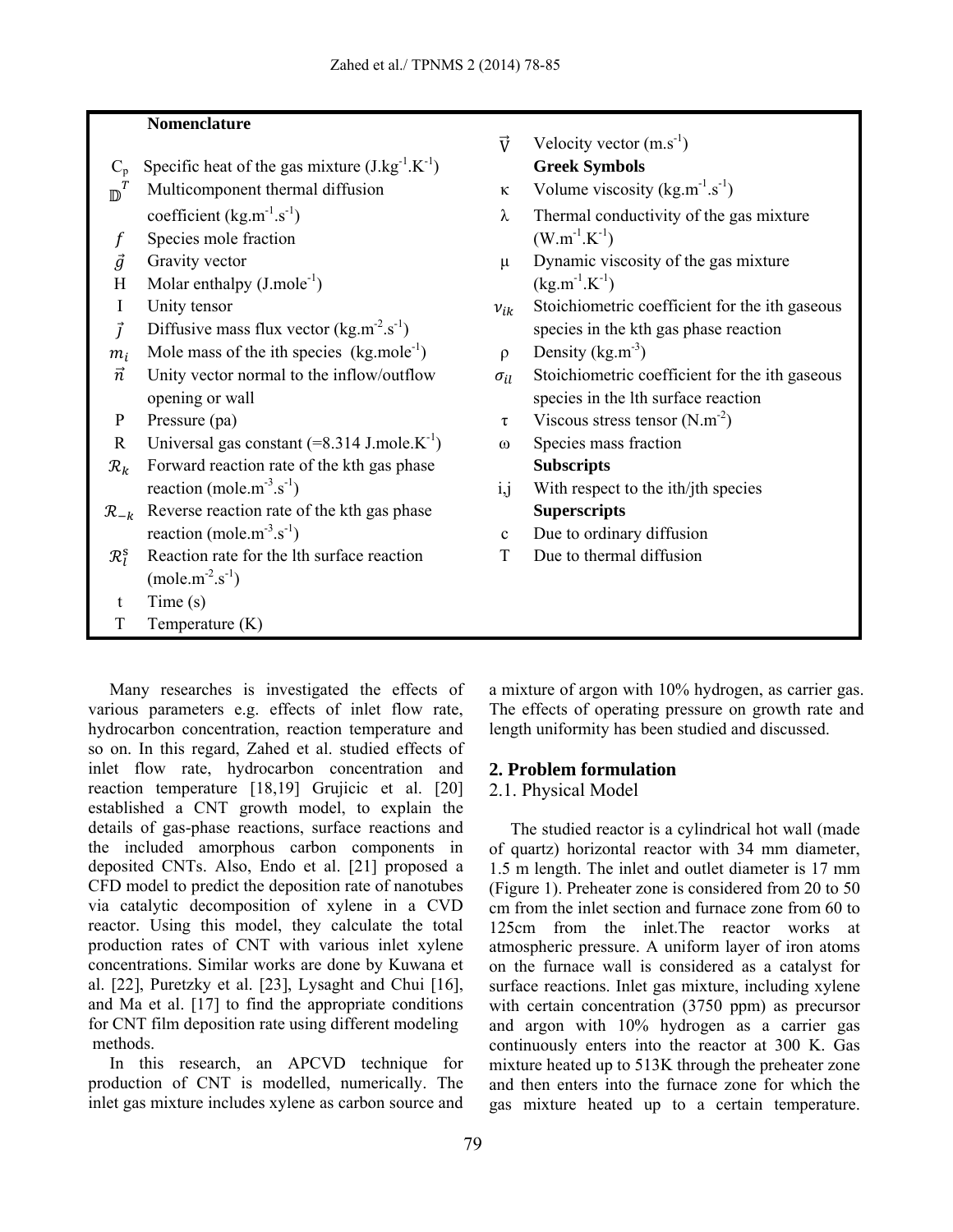Except for the preheater and furnace walls that are isothermal, other walls considered to be adiabatic.



**Fig. 1.** Geometry of CVD Reactor

Reactor processes is modeled with two gas phase reactions and four surface reactions (Table 1 and 2). These reactions release carbon atoms to growth CNTs on the catalyst particle that layout on the reactor hot walls .

**Table 1**  Gas phase reactions [21].

| <b>Gas Phase Reactions</b>                     | Pre-<br><b>Exponential</b><br>Factor | <b>Activation</b><br><b>Energy</b> | TЕ |
|------------------------------------------------|--------------------------------------|------------------------------------|----|
| $C_8H_{10}+H_2 \rightarrow$<br>$C_7H_8 + CH_4$ | 2.512e8                              | 1.674e8                            |    |
| $C_7H_8+H_2 \rightarrow$<br>$C_6H_6+CH_4$      | 1.259e11                             | 2.224e8                            |    |

**Table 2** 

Surface reactions [21].

| <b>Surface Reactions</b>          | PEF     | AЕ | TF. |
|-----------------------------------|---------|----|-----|
| $C_8H_{10} \rightarrow 8C + 5H_2$ | 0.00034 |    |     |
| $C_7H_8 \rightarrow 7C + 4H_7$    | 0.00034 |    |     |
| $C_6H_6 \rightarrow 6C + 3H_2$    | 0.00034 |    |     |
| $CH_4 \rightarrow C + 2H_2$       | 0.008   |    |     |

PEF=Pre-Exponential Factor, AE=Activation Energy, TE=Temperature Exponent

#### 2.2. Mathematical Model

For modeling the CVD process some assumptions can be used to reduce computational complexity for solving the governing equations. These assumptions are:

- Gas mixture has continuum behavior
- Gas mixture has ideal gas behavior
- Laminar flow regime
- Viscous dissipation is neglected [24]

After assumptions applied to model, governing equations for mentioned model becomes: Conservation of Mass

$$
\frac{\partial \rho}{\partial t} = -\nabla \cdot (\rho \vec{V}) \tag{1}
$$

Conservation of Momentum:

$$
\frac{\partial \rho \vec{V}}{\partial t} = -\nabla \cdot (\rho \vec{V} \vec{V}) + \nabla \cdot \tau - \nabla p + \rho \vec{g}
$$
 (2)

For Newtonian fluids viscous stress tensor is as follows:

$$
\tau = \mu \left( \nabla \vec{V} + (\nabla \vec{V})^T \right) + \left( \kappa - \frac{2}{3} \mu \right) (\nabla \cdot \vec{V}) I \tag{3}
$$

These equations are coupled with energy equation.

Energy Equation:

$$
C_p \frac{\partial \rho T}{\partial t} = -C_p \nabla \cdot (\rho \vec{V} T) + \nabla \cdot (\lambda \nabla T) +
$$
  
\n
$$
\nabla \cdot (RT \sum_{i=1}^N \frac{\mathbb{D}_i^T}{m_i} \nabla (\ln f_i)) + \sum_{i=1}^N \frac{H_i}{m_i} \nabla \cdot \vec{J}_i -
$$
  
\n
$$
\sum_{i=1}^N \sum_{k=1}^K H_i v_{ik} (\mathcal{R}_k^g - \mathcal{R}_{-k}^g)
$$
 (4)

and Species Transport Equation:

$$
\frac{\partial(\rho \omega_i)}{\partial t} = -\nabla \cdot (\rho \vec{V} \omega_i) - \nabla \cdot \vec{J}_i +
$$
  
+
$$
+ m_i \sum_{k=1}^{K} v_{ik} (\mathcal{R}_k^g - \mathcal{R}_{-k}^g)
$$
 (5)

## 2.3. Computational fluid dynamics Model

The governing equations are discretized using finite volume approach. For discretize of convection terms in momentum and energy equations, QUICK method, is used. Also central difference method is used for discretizing diffusion terms.

 SIMPLE algorithm is adopted for the pressurevelocity coupling. Convergence criterion for energy equation is  $10^{-10}$  and for other equations (continuity, momentum and species transport) is  $10^{-6}$ . After grid test a comparison is performed with Endo et al [21] work to see the accuracy of numerical results. This is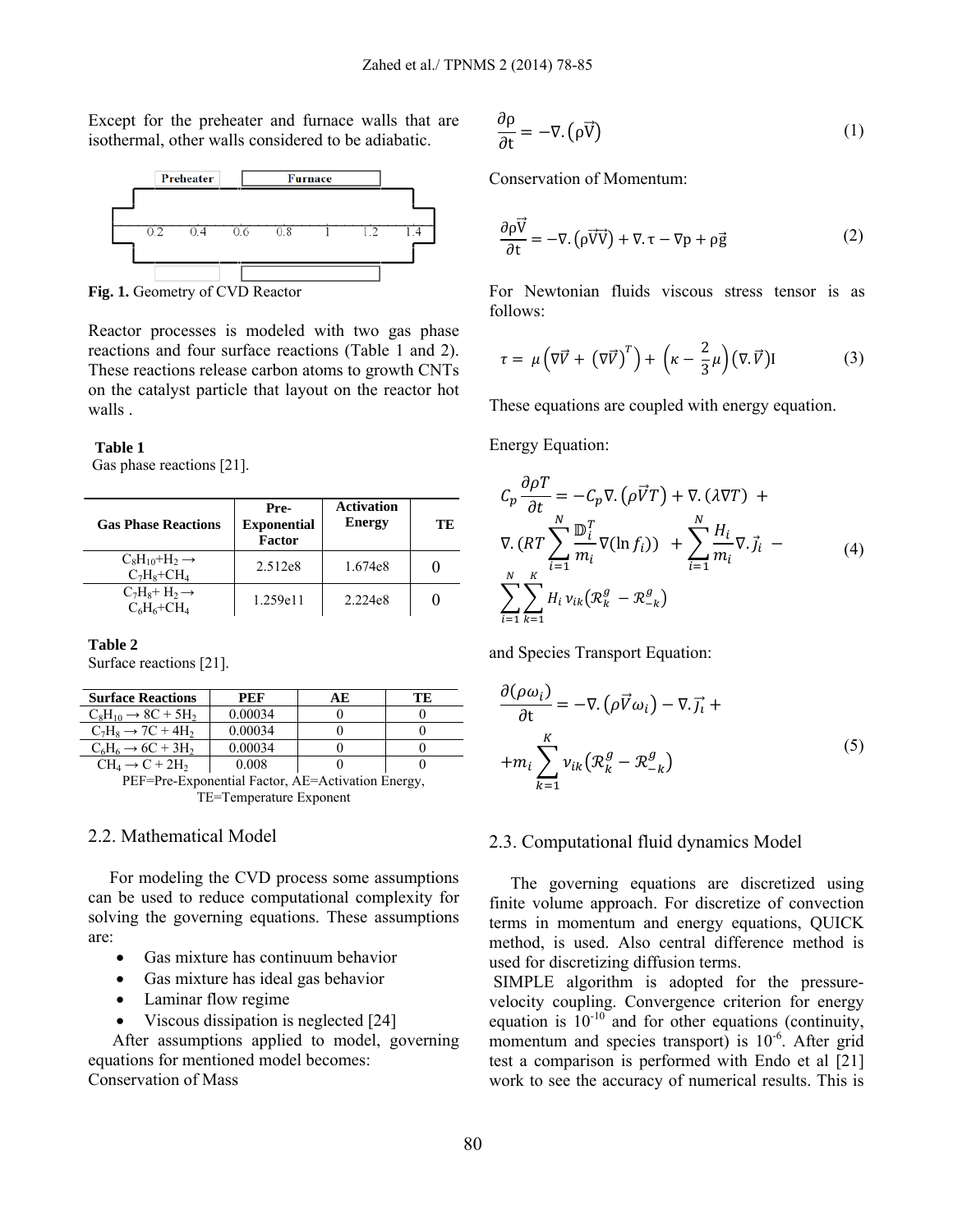shown in figure 2. As seen good agreement between the results are seen.



**Fig. 2.** Validation with Endo et al. work [21]

#### **3. CVD process theory**

As known, CNTs growth rate can be calculated using following correlation [25]:

$$
SDR = \frac{K_S h_G}{K_S + h_G} \frac{C_T}{N} Y
$$
\n<sup>(6)</sup>

hich:

$$
Y = \frac{C_G}{C_T} = \frac{P_G}{P_{Total}}\tag{7}
$$

$$
P_{Total} = \sum P_{G_i} \tag{8}
$$

From (6) seen that surface deposition rate could be controlled by value of  $h<sub>G</sub>$  and  $K<sub>S</sub>$ :

• If  $K_S \ll h_G$  so:

$$
SDR \cong K_S \frac{C_T}{N} Y \tag{9}
$$

In this case deposition rate is controlled by surface reaction. Mass transfer through gas boundary layer is fast while the surface reaction is slow.

 $\bullet$  If K<sub>s</sub> $\gg$ h<sub>G</sub> so:

$$
SDR \cong h_G \frac{C_T}{N} Y \tag{10}
$$

This case is controlled by mass transfer process. In this case surface reaction is quite fast compared to the mass transfer process.

 $K<sub>S</sub>$ ,  $h<sub>G</sub>$ , Y and  $C<sub>T</sub>$  represent surface reaction rate, mass transport coefficient, mole fraction of existent species in gas phase and Concentration of all species in gas phase, respectively. So these four parameters have major effect on CNTs total production in CVD reactors.

Moreover mass transfer coefficient depends on diffusion coefficient  $(D_G)$  and boundary layer thickness  $(\delta_s)$  with the following equation:

$$
h_{\rm G} = \frac{\rm D_{G}}{\delta_{\rm s}}\tag{11}
$$

As known, boundary layer thickness is given by:

$$
\delta_s(\mathbf{x}) = \left(\frac{\mu \mathbf{x}}{\rho \mathbf{U}}\right)^{1/2} \tag{12}
$$

ρ, μ, U is density, viscosity and velocity of gas mixture. Also x is distance along axis from the reactor entrance.

Also  $K<sub>s</sub>$  has Arrhenius dependency to temperature as follows:

$$
K_S = K_0 \exp(-\frac{E_a}{kT})
$$
\n(13)

Therefore in chemical vapor deposition there are two distinct temperature regions: controlled by the surface reaction and controlled by the mass transfer. In practice, cross over temperature (where both the surface reaction and the mass transfer through the boundary layer are equal) and the range of temperature corresponding to these regions depends on various parameters such as precursor gases, reaction activation energy, flow conditions in reactor and pressure.

For xylene (as precursor) with studying various temperatures reaction (furnace zone temperature) temperature regions obtained as represented in figure 3 (detailed in later works).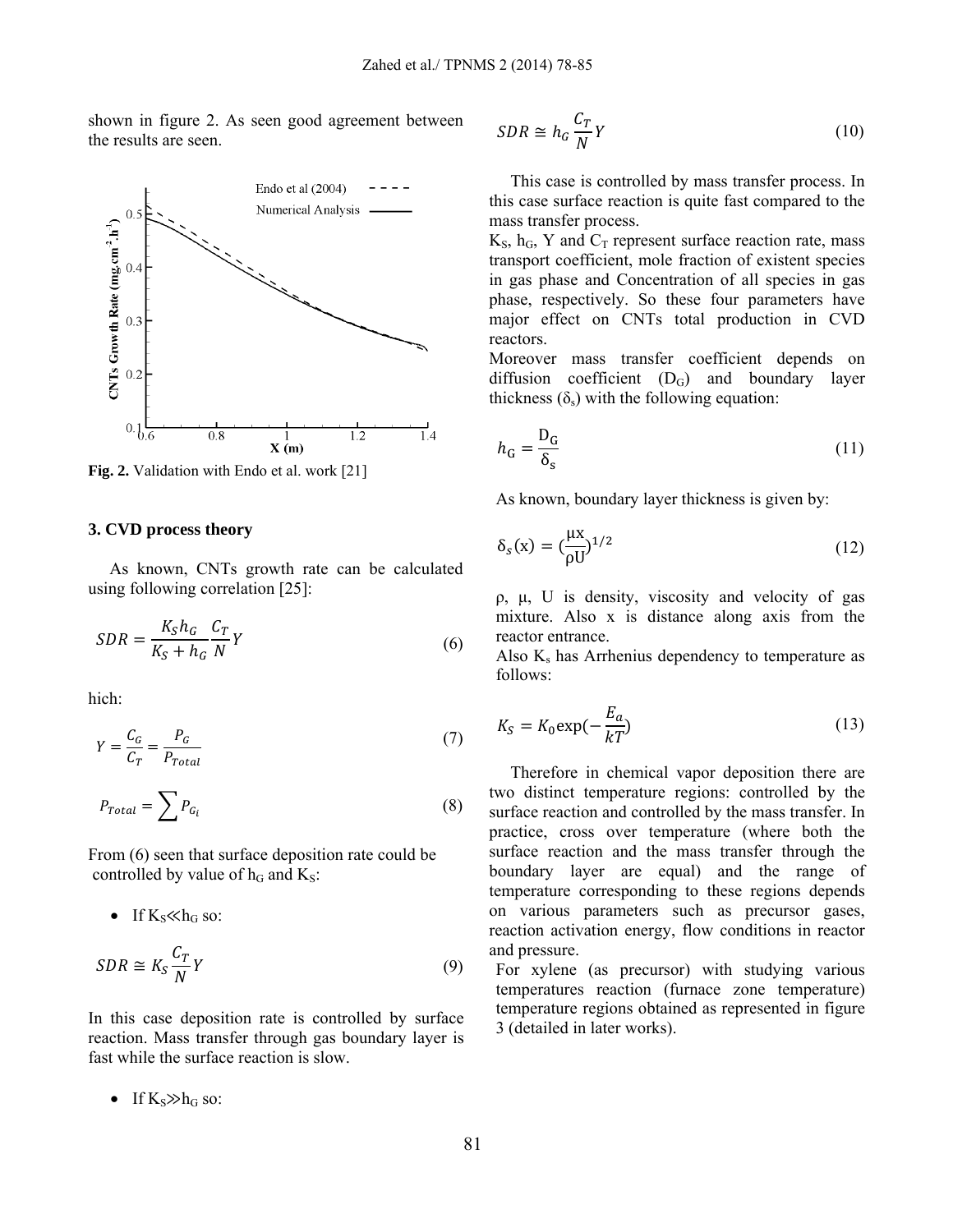

**Fig.3.** Total production rate versus inverse reaction temperature

# **5. Results and discussion**

The effect of operating pressure on carbon deposition rate (that leads to CNTs growth) has been investigated in two distinct thermal regions (mass transfer controlled and surface reaction controlled). Therefore for mass transfer controlled and surface reaction controlled region, furnace temperature is set 1250 K and 975 K, respectively. Operating pressure is considered to be in the range of up to atmospheric pressure**.**

The effects of different pressure on CNTs local growth rate along the furnace region is presented in figure 4 for the reaction controlled region and figure 5 for the mass transfer controlled region. As seen with increasing the operating pressure, growth rate enhances in both thermal zones. To show the effect of operating pressure on total CNT production rate figure 6 is presented.

As seen in both regions, total CNT production rate augment with the operating pressure. Another noticeable result is difference between levels of total production for two regions. As seen total production of mass transfer controlled region is higher than the one for surface reaction controlled region. Because the mass transfer controlled region is operating at the higher temperature region.

To understand such a behavior of CNTs total production versus pressure, in the case of reaction controlled region (reaction temperature is 975K) it could be mentioned that:

Increasing the operating pressure augments the



**Fig. 4.** Local CNTs growth rate with variation of operating pressure in surface reaction controlled region



**Fig. 5**. Local CNTs growth rate with variation of operating pressure in mass transfer controlled region



**Fig. 6**. Total CNTs growth rate with variation of operating pressure in mass transfer and surface reaction controlled region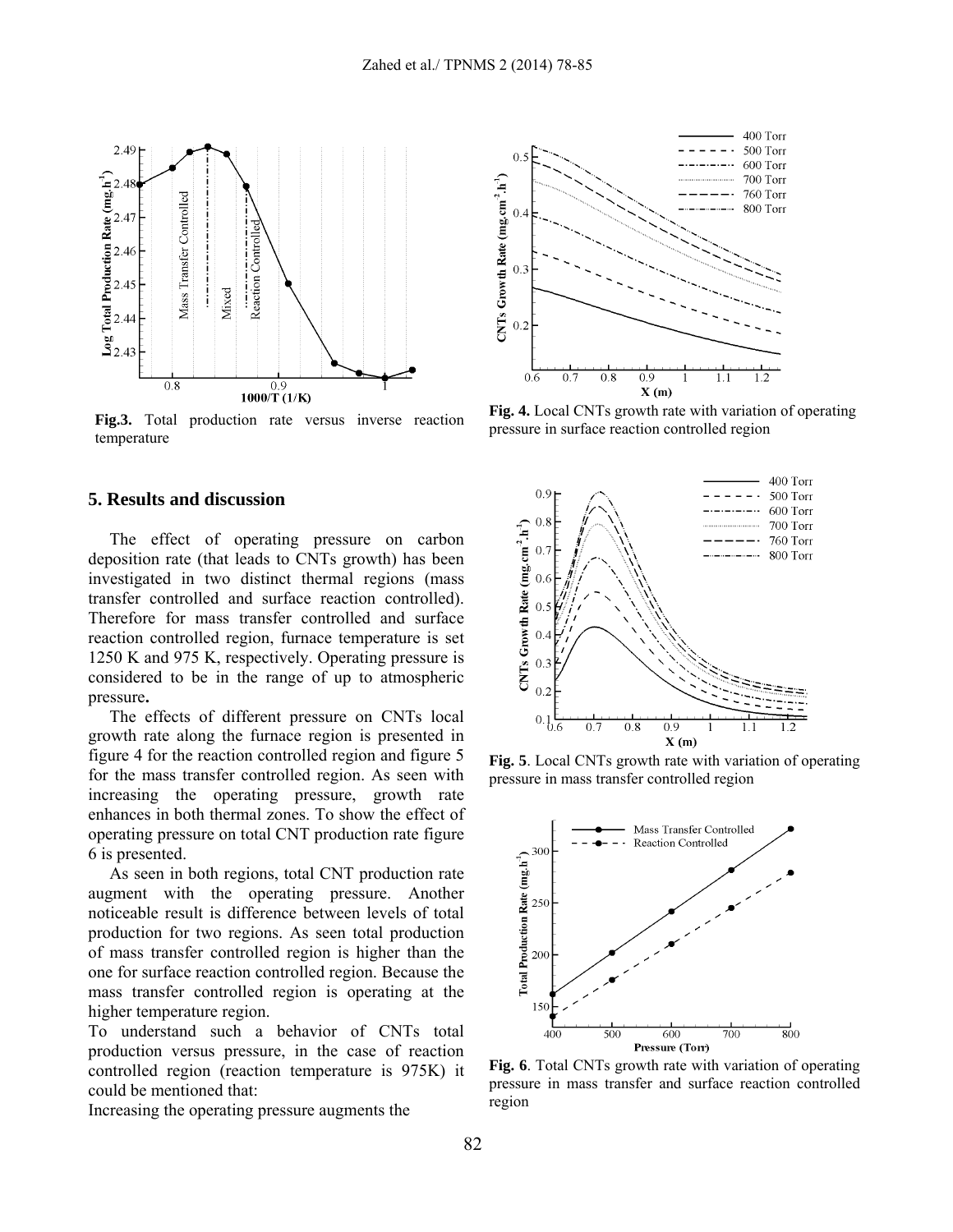number of gas species collision. The latter enhances the diffusion coefficient  $(D_G)$  across the boundary layer. Thus according to equations 10-12 increasing the operating pressure augments CNTs total production.



Fig. 7. CH<sub>4</sub> mole fraction throughout the reactor for different operating pressure: (a) 600 Torr (b) 700 Torr (c) 800 Torr in reaction controlled region

….Operating pressure has a significant effect on the species mole fractions (Y). As seen in figures 7-9 with increasing the operating pressure from 600 to 800 torr, mole fraction of CH<sub>4</sub>,  $C_6H_6$  and  $C_7H_8$  also increase.



Fig. 8.  $C_6H_6$  mole fraction throughout the reactor for different operating pressure: (a) 600 Torr (b) 700 Torr (c) 800 Torr in reaction controlled region

These increments of the mentioned species mole fractions enhance CNTs total production according to equation 6. However the mole fraction of  $C_8H_{10}$ decreases with increasing the operating pressure and consequently causes to decrease CNTs total production.



Fig. 9.  $C_7H_8$  mole fraction throughout the reactor for different operating pressure: (a) 600 Torr (b) 700 Torr (c) 800 Torr in reaction controlled region



**Fig.10.**  $C_8H_{10}$  mole fraction throughout the reactor for different operating pressure: (a) 600 Torr (b) 700 Torr (c) 800 Torr in reaction controlled region

As seen produced CNTs in mass transfer controlled region has more non uniformity compared to surface reaction controlled region (see figures 4 and 5). To clearly show this characteristic of the produced CNTs the following equation is used: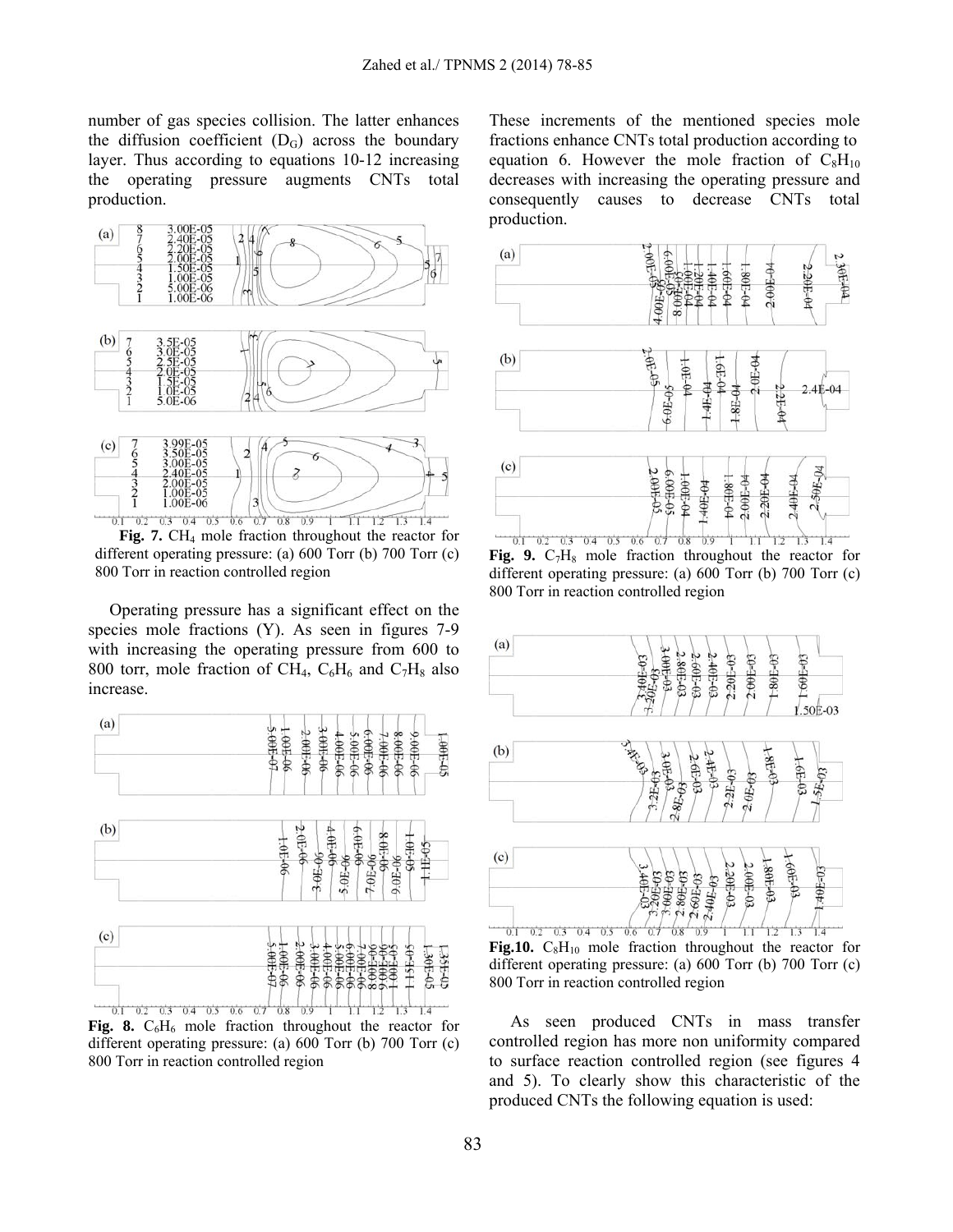$$
LU = \frac{SDR_{ave}}{SDR_{max} - SDR_{min}}\tag{14}
$$

That higher value of LU (length uniformity) shows higher length uniformity of produced CNTs. Figure 11 shows the effect of operating pressure on the uniformity of produced CNTs. As seen the uniformity at the surface reaction controlled region is better than the one at the mass transfer controlled region.

According to equation 11  $h_G$  depends to the boundary layer thickness. Boundary layer thickness varies along the reaction surface and consequently the value of  $h_G$  changes. Thus the surface deposition rate is decreased. This leads to significant variation of CNTs production along the reactor and deteriorates length uniformity of the produced CNTs. But in the reaction controlled region that  $K_s$  dominates on the surface reaction rate, due to constant reaction temperature, length uniformity of produced CNTs is better.



**Fig.11.** Length uniformity with variation of operating pres mass transfer and surface reaction controlled region

## **5. Conclusion**

The effects of operating pressure on CNTs production rate is investigated numerically. Increasing the operating pressure increases the diffusion coefficient (DG) and consequently mass transfer coefficient  $(h_G)$ . Moreover species mole fractions [11] contours shown that increasing of operating pressure augments some of the existent species mole fractions  $(CH_4, C_6H_6, C_7H_8)$  that have a positive effect on CNTs [12] total production enhancement.

Also length uniformity of produced CNTs in two temperature regions shows that produced CNTs in surface reaction controlled region has more length uniformity compared to the produced CNTs in the mass transfer controlled region

## **References**

- [1] R. Bacon, Growth, Structure, and Properties of Graphite Whiskers, Appl. Phys. Lett. 31(2) (1960) 283-290.
- [2] A. Oberlin, M. Endo, T. Koyama, Filamentous growth of carbon through benzene decomposition, J. Crystal Growth 32 (3) (1976) 335-349.
- [3] S. Iijima, Helical microtubules of graphitic carbon, Nature 354 (1991) 56-58.
- [4] Y.X. Liang, T.H. Wang, A double-walled carbon nanotube field-effect transistor using the inner shell as its gate, Physica E 23 (2004) 232- 236.
- [5] C. Klinke, A. Afzali, Interaction of solid organic acids with carbon nanotube field effect transistors, Chemical Physics Letters 430 (2006) 75-79.
- [6] T.W. Odom, J.L. Huang, P. Kim, C.M. Lieber, Atomic structure and electronic properties of single-walled carbon nanotubes Nature 391(1998) 62–64.
- [7] M.M.J. Treacy, T.W. Ebbesen, J.M. Gibson, Exceptionally high Young's modulus observed for individual carbon nanotubes, Nature 381 (1996) 678-680.
- [8] S.J. Tans, R.M. Verschueren, C. Dekker, Roomtemperature transistor based on a single carbon nanotube, Nature 393 (1998) 49-52.
- [9] J.M. Bonard, M. Croci, C. Klinke, R. Kurt, O. Noury, N. Weiss, Carbon nanotube films as electron field emitters, Carbon 40 (2002) 1715- 1728.
- [10] J. Suehiro, G. Zhou, H. Imakiire, W. Ding, M. Hara, Controlled fabrication of carbon nanotube NO2 gas sensor using dielectrophoretic impedance measurement, Sensors and Actuators B 108 (2005) 398-403.
- A. Thess et al., Crystalline Ropes of Metallic Carbon Nanotubes, Science 273, (1996), 483- 487.
- R. Andrews, D. Jacques, A. M. Roa, F. Derbyshire, D. Qian, X. Fan, E. C. Dickey and